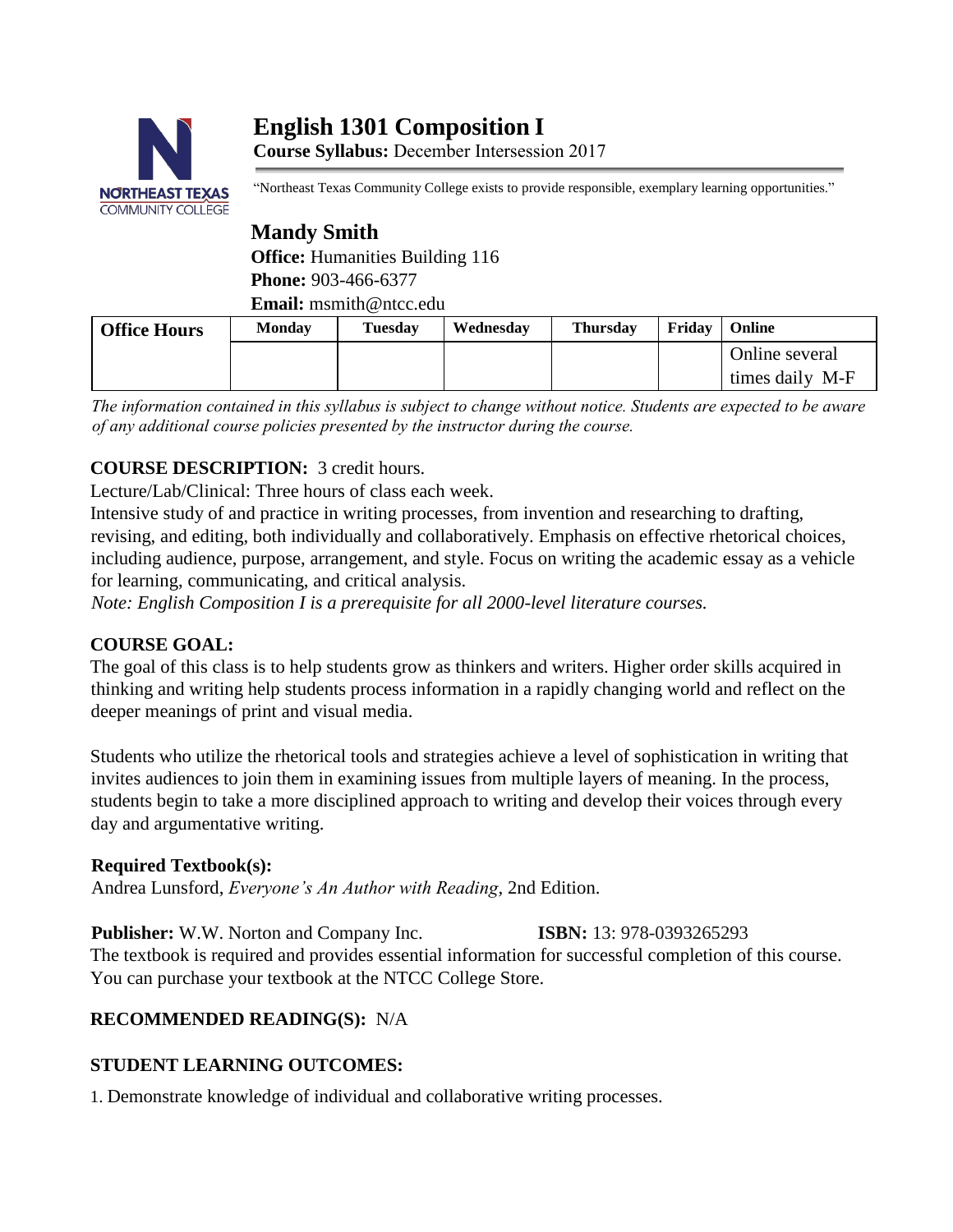- 2. Develop ideas with appropriate support and attribution.
- 3. Write in a style appropriate to audience and purpose.
- 4. Read, reflect, and respond critically to a variety of texts.
- 5. Use Edited American English in academic essays.

## **COURSE OBJECTIVES: N/A**

#### **LECTURES & DISCUSSIONS:** N/A

#### **COURSE/ASSIGNMENTS GRADES**:

#### **Course Assignments and Grading Policy**

Your assignments will be evaluated using the following point values:

| Syllabus Acknowledgement, Introductory Discussion, and |     |
|--------------------------------------------------------|-----|
| <b>Course Evaluation</b>                               | 5%  |
| <b>Discussion Board Assignments</b>                    | 15% |
| <b>Rough Drafts and Peer Reviews</b>                   | 15% |
| <b>Homework Assignments</b>                            | 15% |
| <b>Final Drafts</b>                                    | 50% |
| Total                                                  |     |

Your weighted average will appear in the Weighted Average column in the Blackboard Gradebook at all times. The percentage that appears in the Weighted Average column depicts your grade. For example:  $87.43\% = 87$  (B).

#### **ASSIGNMENTS:**

#### **Assignment Information**

Conscientious and timely completion of assignments is essential for success in this writing course. The assignments and due dates are in the syllabus and on the Blackboard Course Calendar link. You can also view assignment reminders under the Bulletins and Announcements button.

Assignments are graded and returned within 72 hours. See lesson folders for reading assignments, videos, and course material. Specific instructions for each essay are posted in the writing assignment folders**. All due dates are posted on the course calendar.**

#### **Plagiarism:**

In any written paper, you are guilty of the academic offense known as plagiarism if you half-copy or copy another person's words or sentences. Plagiarism usually results in an automatic grade of "F" for the assignment or the course, depending on the offense. You cannot mix another author's words with your own or "plug" your synonyms into another author's sentence structure. If you use someone else's words, phrases, sentences, even if you are paraphrasing, you must cite the source. All essays for this course will be submitted to TurnItIn.com, which is a plagiarism checker. Any questionable results will be shared and discussed with the student before any action is taken.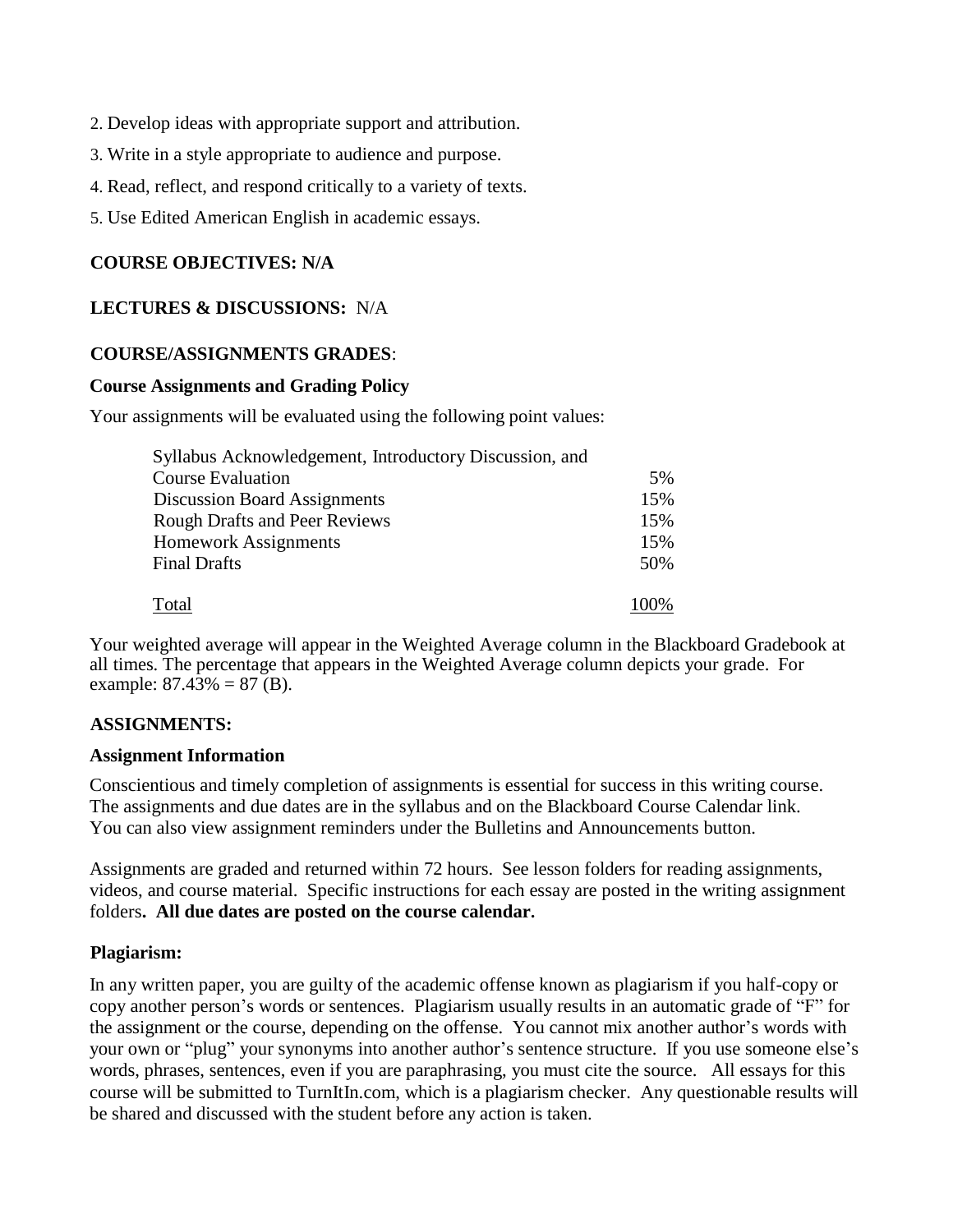#### **Blackboard Tutorials**

Blackboard tutorials are provided on the Blackboard home page. Once logged in, you can click on the Help button to find answers to your Blackboard questions. Knowing how to navigate through the course will aid in your success this semester.

#### **Course Materials**

These course materials are required and provide essential information for successful completion of this course:

The Composition of Everyday Life MindTap 978-1-305-49650-7 \$42.00. Your course materials are included with your tuition and fees, and available through Blackboard on the first class day. Video Programs: The video programs are an integral part of this course. These videos are included in each lesson and contain information to facilitate your success in the course.

#### **Course Assignments**

To access all course material, assignments, and instructions, click on the lesson tabs on the menu of the home page of the course (left toolbar. The lessons are meant to be accessed and viewed in order, so begin with Lesson One. The lesson material which includes chapter reading from the textbook, videos, self-paced activities, discussion boards, and homework assignments are inside the lesson folders. The writing assignments are listed in separate folders in the menu toolbar. The due dates for all assignments are listed in the Assignment Calendar located in the menu bar and Start Here folder.

## **Late Work Policy**

All assignments are due before midnight on the due date. Please submit assignments on time to receive full credit. Assignments submitted after the due date/time will only be accepted at the instructor's discretion.

## **Evaluation Criteria for Essay Assignments**

All essays are graded using a content rubric. The rubric is located within the instructions for the essay assignment. It is strongly advised that students become familiar with the rubric criteria before embarking on the writing portion of the assignment.

#### **STUDENT RESPONSIBLITIES AND EXPECTATIONS:**

#### **Course Expectations**

To complete this course successfully, you should do the following:

- Participate in the course activities.
- Read all of the textbook assignments.
- Complete the assignments for each of the lessons.
- View all the thirty-minute video lessons.
- Participate actively and meaningfully in all discussions.
- Prepare and submit all writing assignments.

#### **Attendance/Participation Policy:**

An online writing class requires consistent engagement. You should plan to log on every day. Failure to participate in course activities, complete required readings, and turn in work will lower your course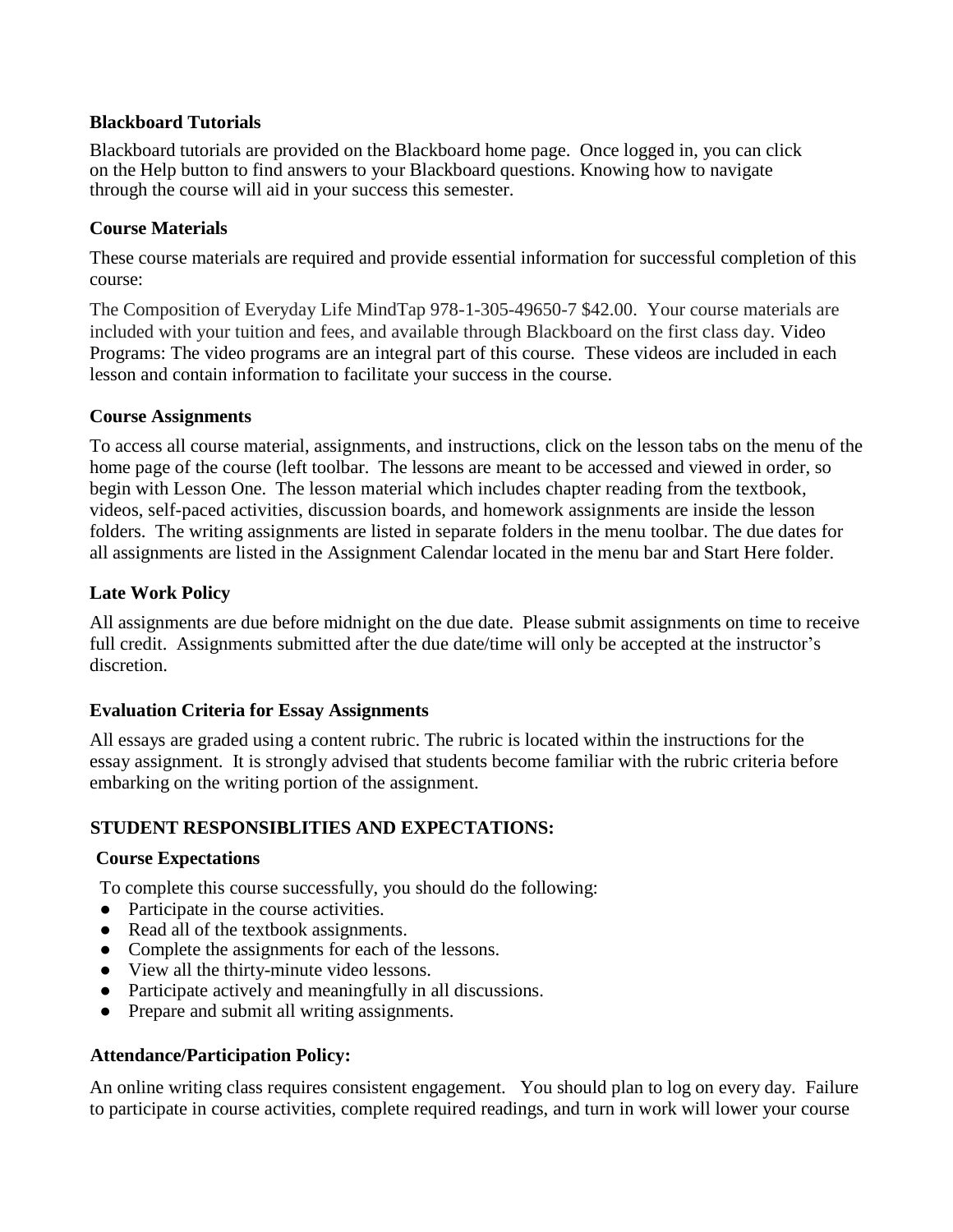grade. If you do not log in regularly and meet deadlines, you may not receive credit for this course. You are to check your NTCC email account daily, which will be the official form of communication for this course. Emails will be answered within 24 hours. Your email address is your first initial + your last name + the last three digits of your SSN. Your password is your birthday in the form of mmddyyyy (Ex: May 8, 1992 would be 05081992). You have the option to change your password once you have logged in to your account.

## **Technical Skills Required**

In order to be successful in this course, students should minimally possess the following technical skills:

- 1) The ability to properly use email, attach documents to email, and open, download, and save attachments
- 2) The ability to properly update personal computer settings
- 3) The ability to properly utilize online help when needed
- 4) The ability to properly use a word processing application
- 5) The ability to properly print an electronic file to a printer
- 6) The ability to properly submit files in the Blackboard assignment windows
- 7) The ability to properly save documents in a .docx or .rtf format and save in an electronic form in multiple places, e.g. computer hard drive, portable flash drive, cloud storage, etc.
- 8) The ability to properly connect to a broadband internet system
- 9) The ability to properly search for and locate information on the internet

#### **Computer Requirements**

Students must have daily access to a computer and broadband internet service to take this course. The computer should have Windows XP SP3 or later or MAC OS X10.3 or higher. You will need Office 2003 or higher. The operating system can be checked by right clicking on the "My Computer" icon on the home screen. The Word processing system can be checked by going to "Start" and clicking on "All Programs."

It is recommended that you use Internet Explorer, Google Chrome, Safari, or Firefox as a browser with the Blackboard LMS (learning management system). On some computers, the videos embedded in the course shell will only run properly using Internet Explorer. A speaker system either within the computer or used externally is required to properly hear the video presentations.

This is a completely online course; therefore, success in this course requires logging into the course on a daily basis. If a student does not have access to a personal computer with the minimum computer requirements, it is suggested that he/she research computer access options in the local community, college computer lab, etc. before enrolling in this course.

## **Withdrawal Policy**

Once you log in to the course, you are considered in attendance, and the instructor will certify that you are part of the class. If you decide that you cannot complete the course, it is your responsibility to drop or withdraw with the registrar's office. Failure to do so will result in receiving a poor performance grade, usually a grade of "F."

You may drop the class prior to the official reporting day (twelfth day - regular semester; fourth day summer term). In this case, the class will not appear anywhere on your transcript. You can withdraw from the class after the official reporting date and before the last posted date of withdrawal, and a "W"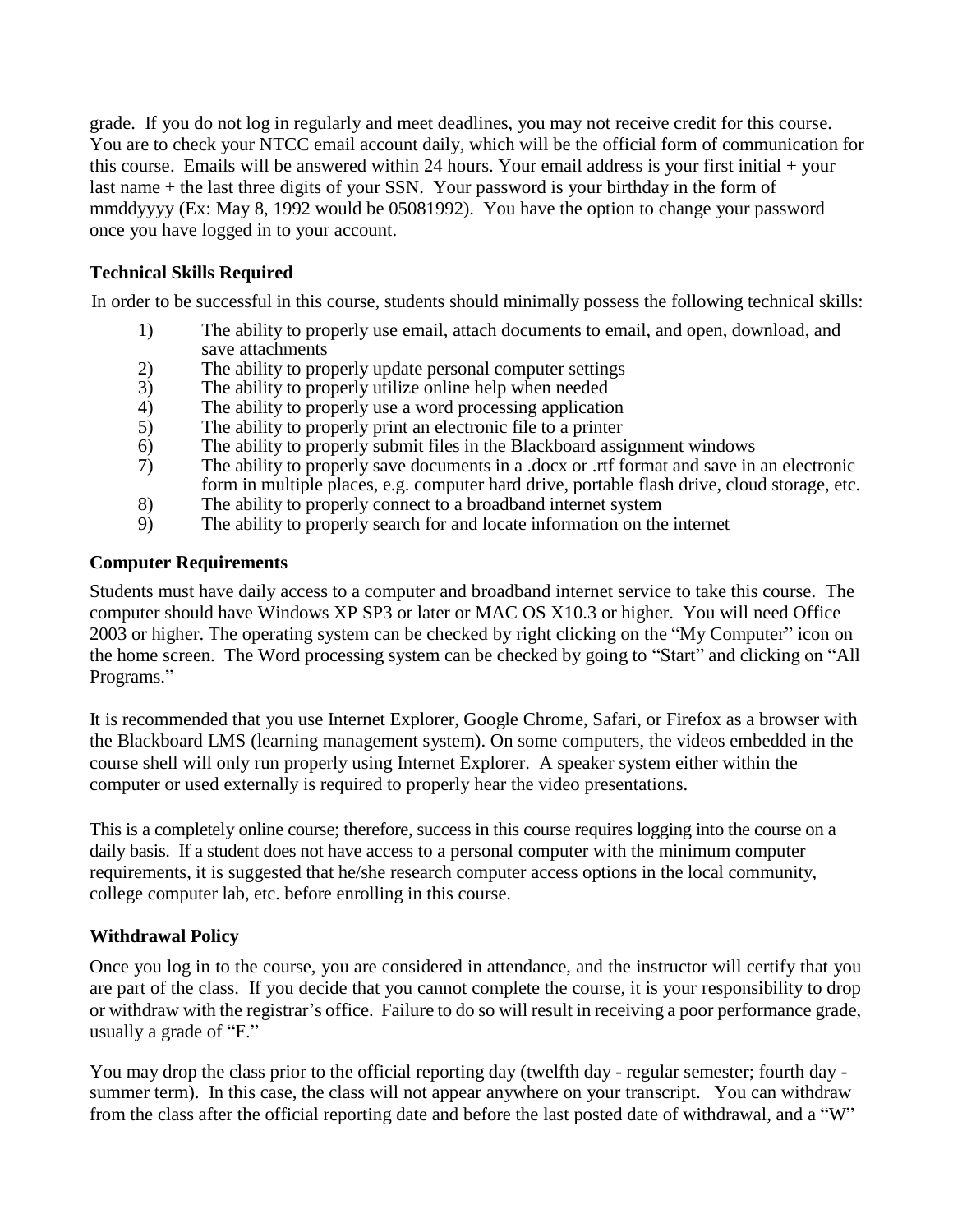will be recorded on your transcript. The instructor will not drop or withdraw you from this course, even if you are not actively participating or logging in regularly. It is your responsibility to drop a course or withdraw from the college.

## **Diversity**

The course content and the course environment are dedicated to an understanding of and acceptance of all people. Disparaging remarks in relation to others' ethnic or racial background, sex, sexual orientation, age, disability, socioeconomic background, et cetera, will not be tolerated.

# **NTCC ACADEMIC HONESTY STATEMENT:**

"Students are expected to complete course work in an honest manner, using their intellects and resources designated as allowable by the course instructor. Students are responsible for addressing questions about allowable resources with the course instructor. NTCC upholds the highest standards of academic integrity. This course will follow the NTCC Academic Honesty policy stated in the Student Handbook."

## **ACADEMIC ETHICS:**

The college expects all students to engage in academic pursuits in a manner that is beyond reproach. Students are expected to maintain complete honesty and integrity in their academic pursuit. Academic dishonesty such as cheating, plagiarism, and collusion is unacceptable and may result in disciplinary action. Refer to the student handbook for more information on this subject.

## **ADA STATEMENT:**

It is the policy of NTCC to provide reasonable accommodations for qualified individuals who are students with disabilities. This College will adhere to all applicable federal, state, and local laws, regulations, and guidelines with respect to providing reasonable accommodations as required to afford equal educational opportunity. It is the student's responsibility to request accommodations. An appointment can be made with Shannin Garrett, Academic Advisor/Coordinator of Special Populations located in the College Connection. She can be reached at 903-434-8218. For more information and to obtain a copy of the Request for Accommodations, please refer to the [NTCC website -](http://www.ntcc.edu/index.php?module=Pagesetter&func=viewpub&tid=111&pid=1) Special [Populations.](http://www.ntcc.edu/index.php?module=Pagesetter&func=viewpub&tid=111&pid=1)

\* Blackboard has a built-in screen reader, and the course videos have written transcripts available for students if needed. If additional accommodations are needed, please contact the instructor.

# **FAMILY EDUCATIONAL RIGHTS AND PRIVACY ACT** (**FERPA**):

The Family Educational Rights and Privacy Act (FERPA) is a federal law that protects the privacy of student education records. The law applies to all schools that receive funds under an applicable program of the U.S. Department of Education. FERPA gives parents certain rights with respect to their children's educational records. These rights transfer to the student when he or she attends a school beyond the high school level. Students to whom the rights have transferred are considered "eligible students." In essence, a parent has no legal right to obtain information concerning the child's college records without the written consent of the student. In